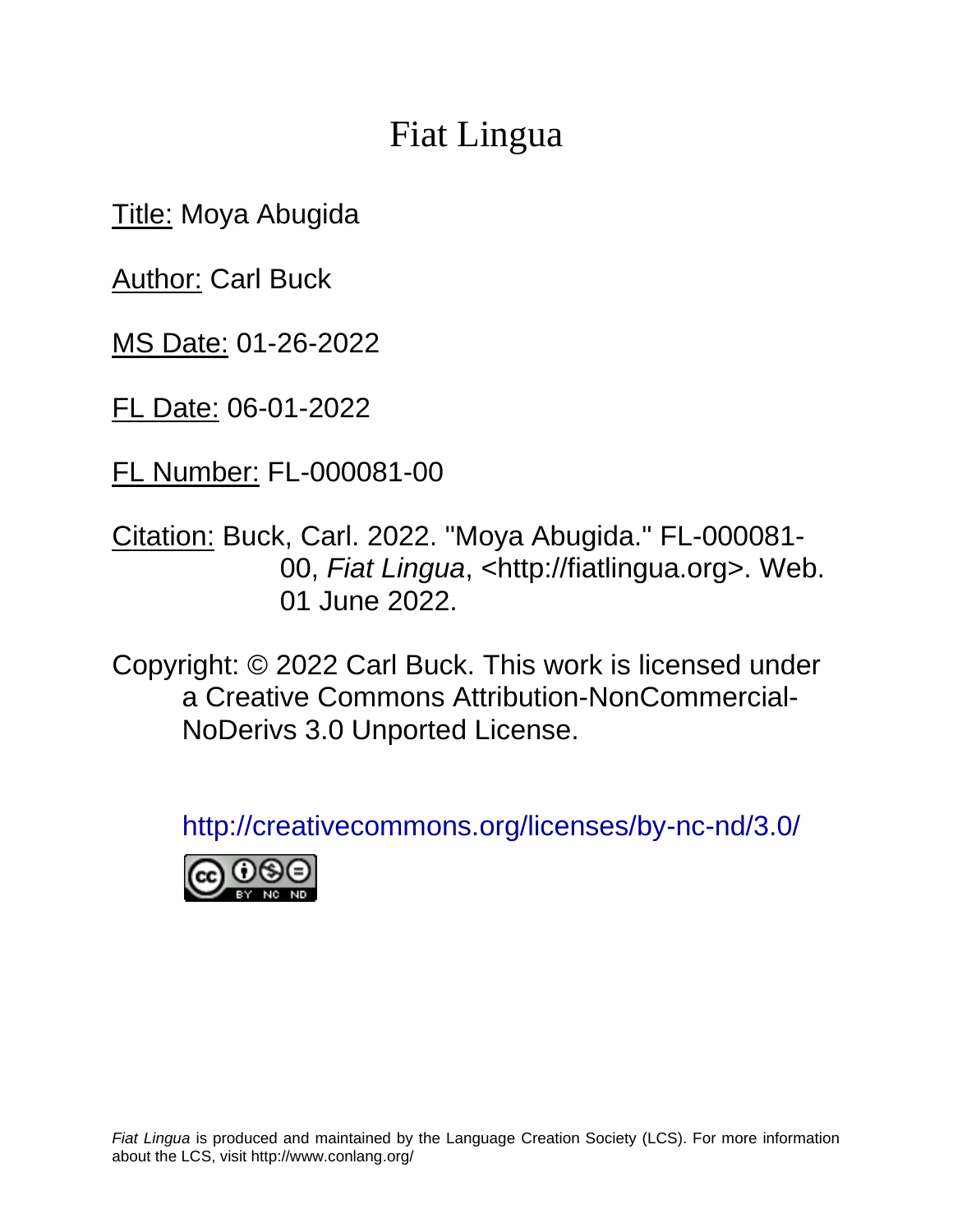

Moya is a strictly calligraphic [abugida](https://en.wikipedia.org/wiki/Abugida) for Kala. Adapted from my oldest scrip[t Moj.](https://www.frathwiki.com/Moj) It can be written left to right, or vertically, top to bottom. It should be considered the "traditional" script for **Kala**. Inspired primarily by [Tibetan,](https://en.wikipedia.org/wiki/Tibetan_script) and the Masonic [Pigpen cipher,](https://en.wikipedia.org/wiki/Pigpen_cipher) it was first created in mid-1999 and has slowly developed to its current form.

#### **Consonants**



The glottal stop character is only used intervocalically. When a vowel begins a word, the "la" character is used. This does not cause confusion as "l" does not begin words in Kala.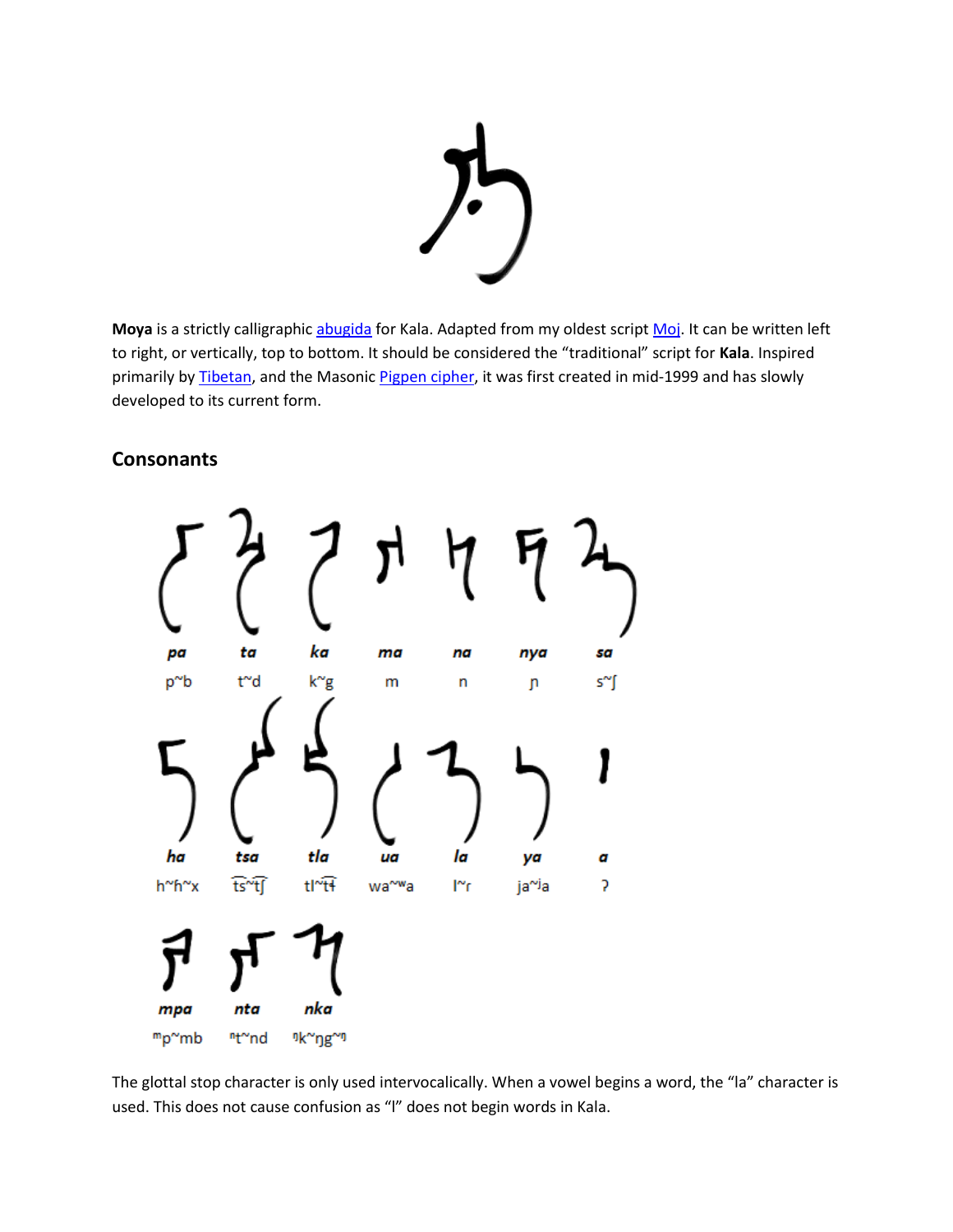## **Vowels**

**Basic Vowels**



**Labialized Palatalized**



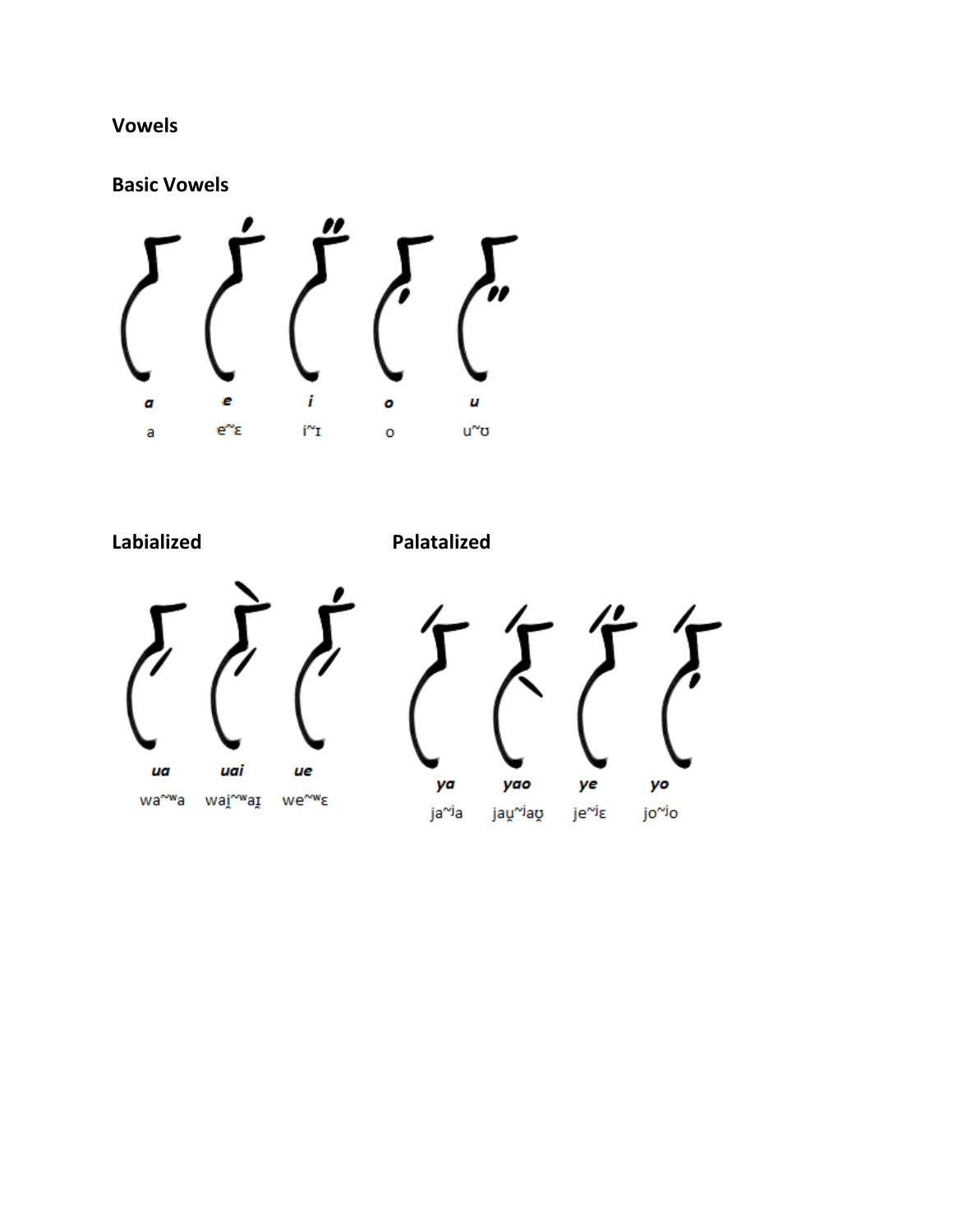#### **Other Symbols**



The plural mark is either /m/ or /lo/ depending on the preceding syllable. Gemination is typically a product of derivation through compounding and is infrequent. The accusative mark is present in most phrases with a transitive verb. The negative mark is either /k/ or / $n$ k $\varepsilon$ / depending on the preceding syllable.

#### **Examples**

**iyoma na pasanko** today 1SG feel.ill-PROG *I am not feeling well today.*



**inkayo huesa namyo tsihuan pako kemamu** this.week company 1PL.GEN project-ACC new work-INCH *Our company will begin working on the new project this week.*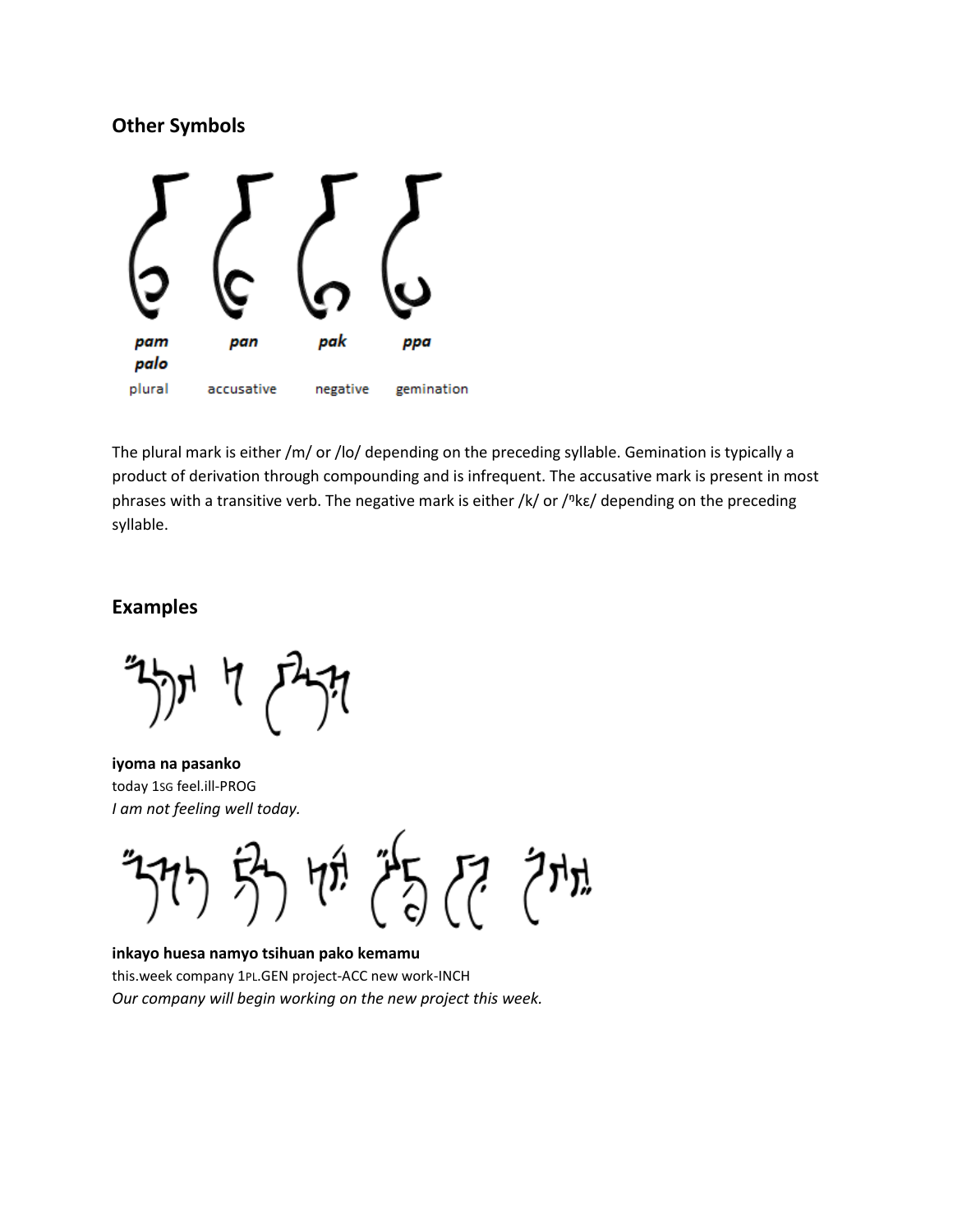#### **Monogram**



The above image is a monogram, referred to as **yotsakua** (the whole face), as it resembles the face of someone in deep meditation. It includes the strokes for every letter and number of the **Moya** system. Older versions contained the diacritic marks, but this version prevails as the stylistic representation of the monogram. The **moyamatse** are also visible to the careful observer.

**Numerals**

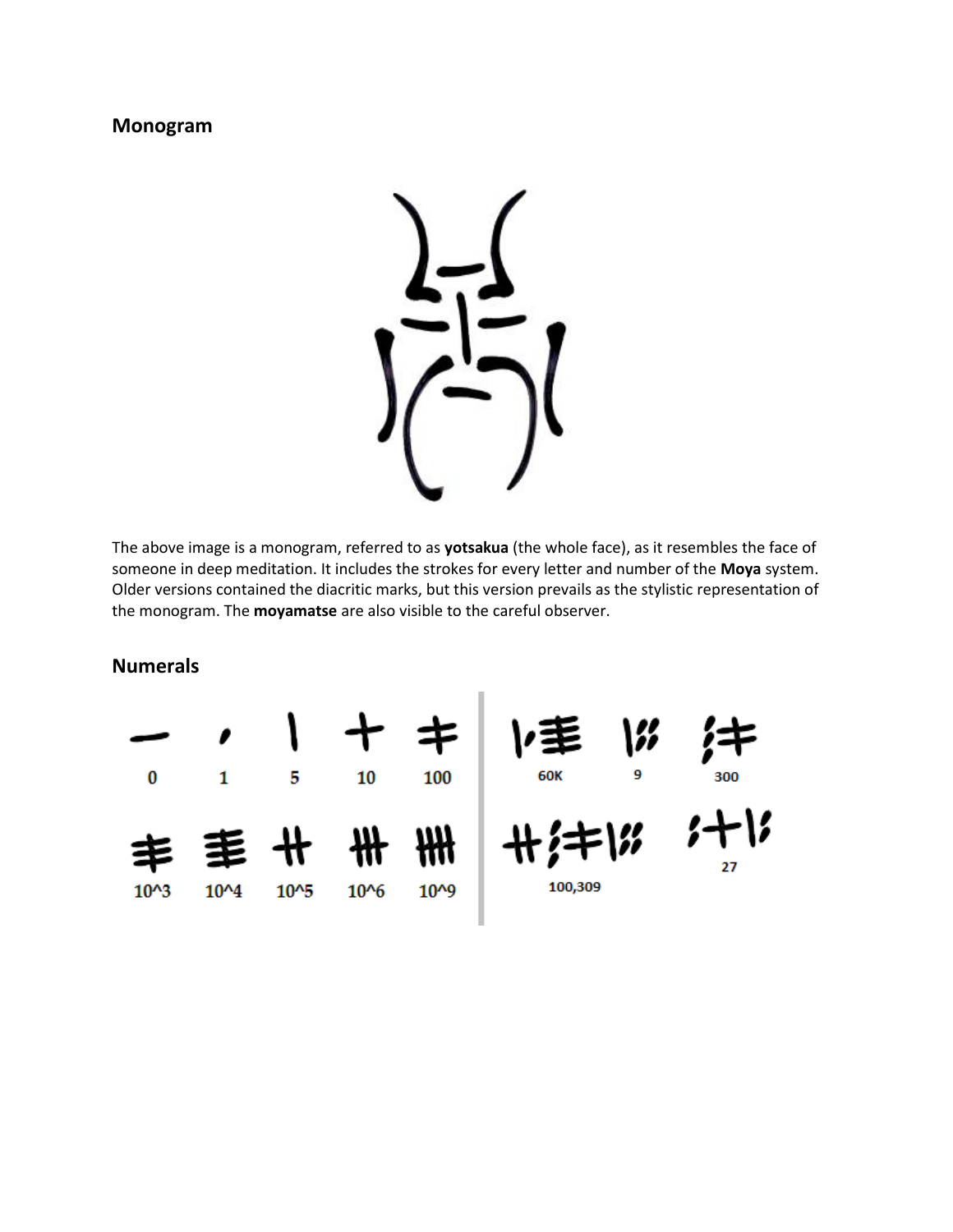## **Serif**

A serif version of **Moya** was designed by [Britton Watkins](http://dragonflypacific.com/about-us.html) and is used with his permission.

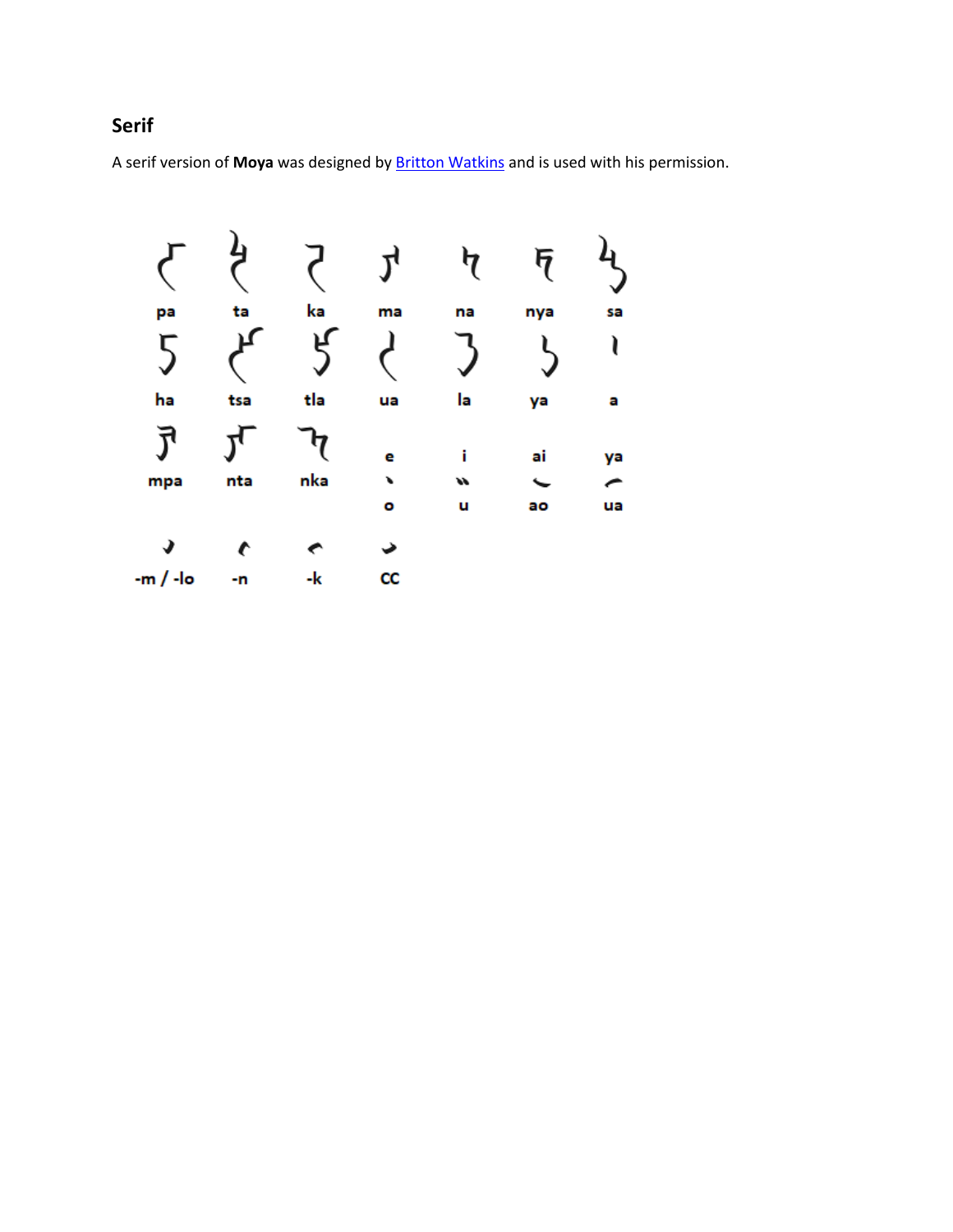#### **Moyamatse**

Given the calligraphic nature of **Moya**, the ability to combine certain "letters" to form "words" or at least parts of words. This practice is called *moyamatse*, or "mixed writing". These are a few examples of common "mixtures". Keep in mind, these can be modified with vowel diacritics to change the word.



More of these combinations are possible, but the process and result should be obvious with the examples above.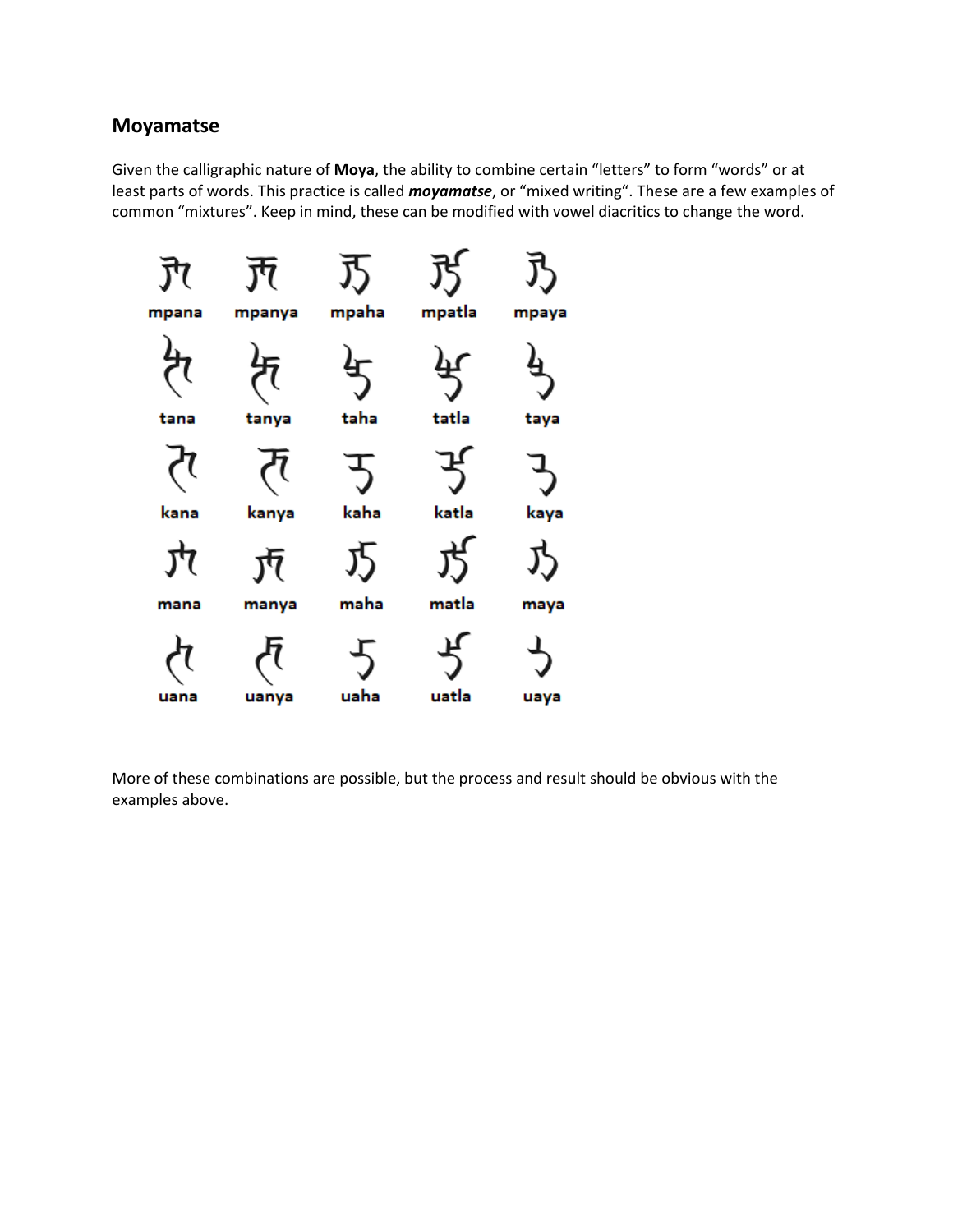## **Calligraphic Variation**

**Moya** lends itself to calligraphic variation and artistic representation.





**yama** - mountain; hill **maua** - flower; bloom **tsa'i** - tea









**nalo** - smile; laugh **tanka** - eagle; falcon **manka** - cold; cool; chill

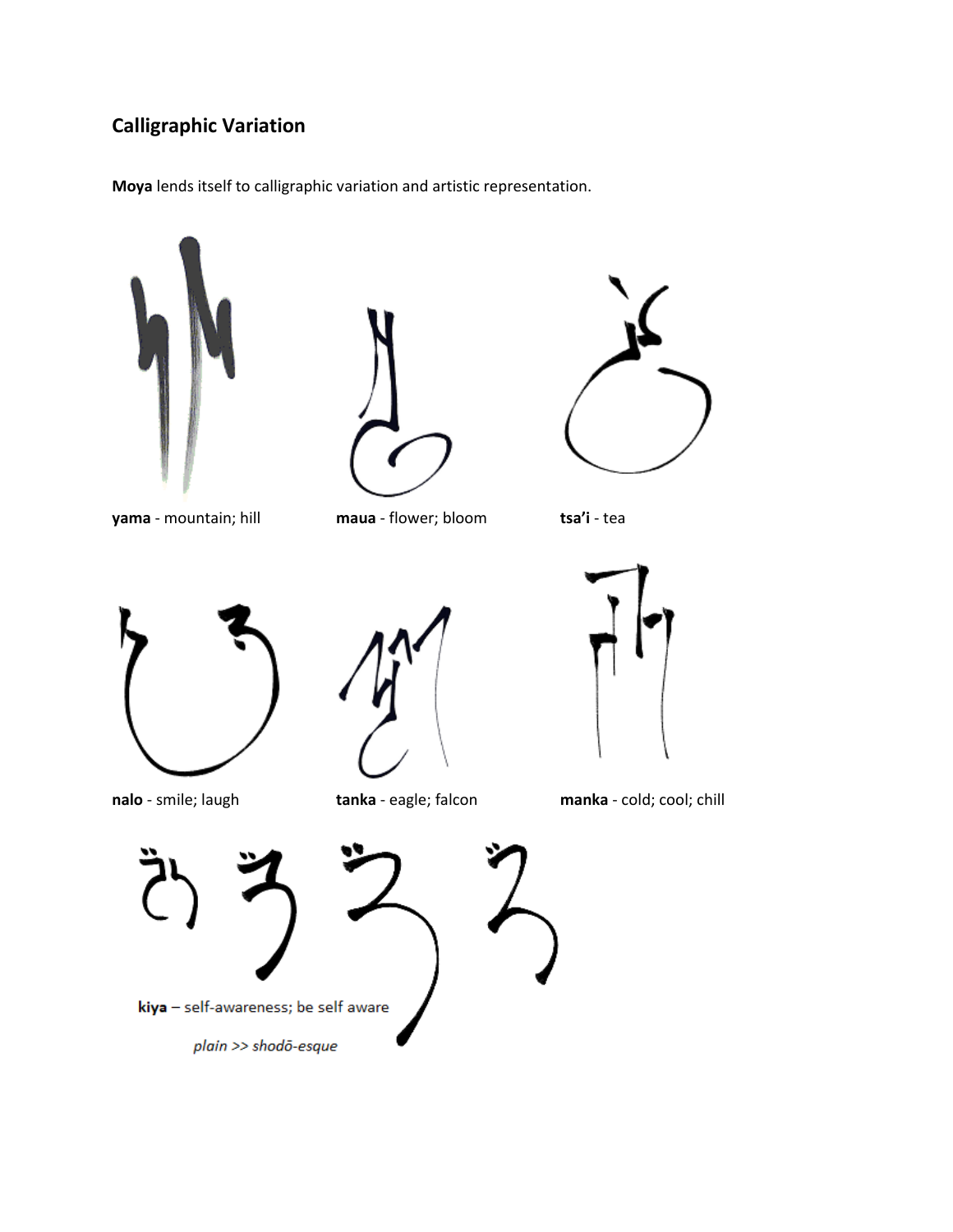## **Other Styles**

### **Thin Brush**



The **matsuenka** (thin brush) style, used mainly in symbolistic calligraphy (words meant to resemble the item).



**saya te nahe** peace of within *Peace comes from within.*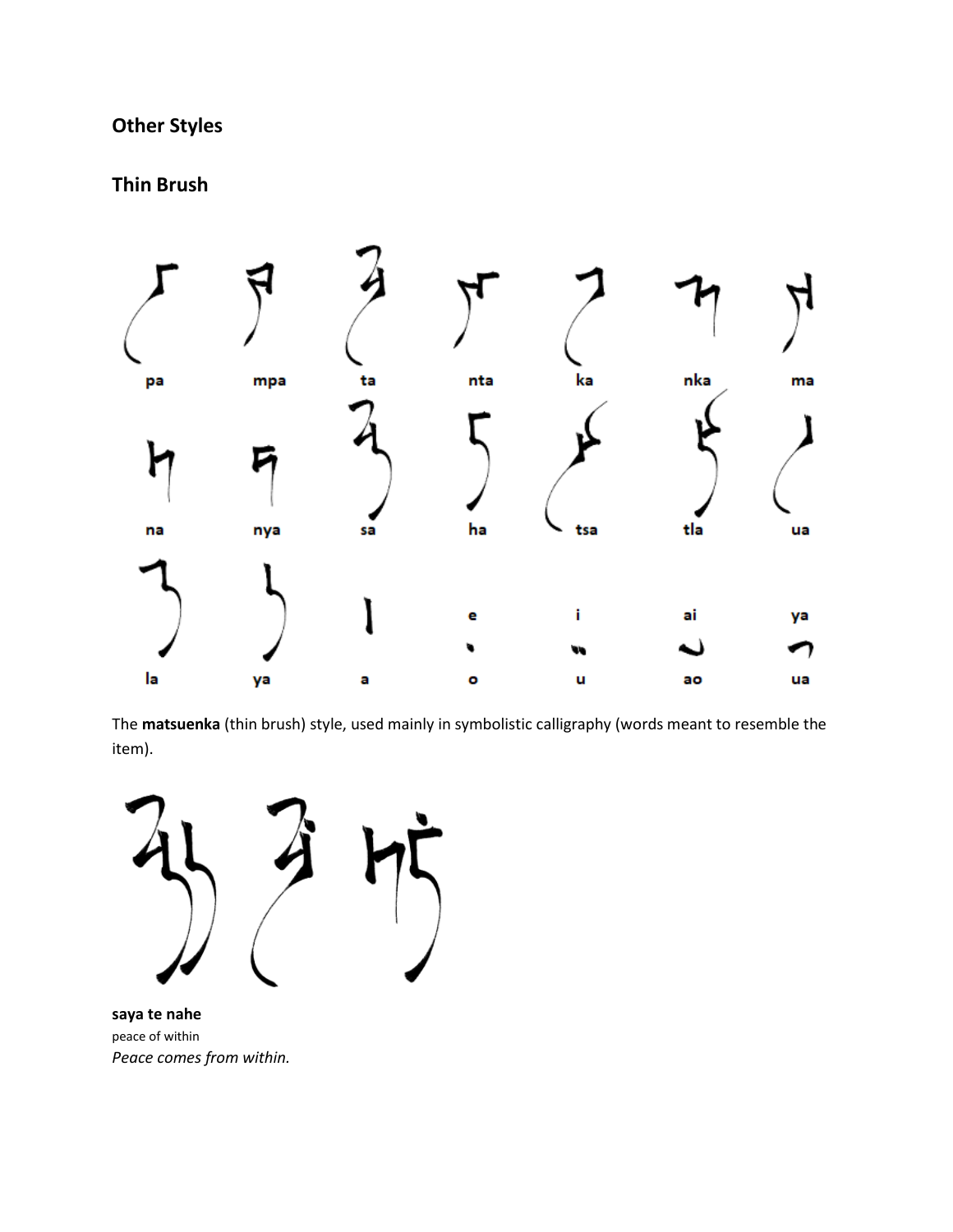**Wide Brush**



The **matsompana** (wide brush) style, used primarily on signs and banners.

 $335$ ᠮᢩᡝᢩᡭ

#### asan nkolatsulo ke pakonketle

/'a:san <sup>n</sup>kola 'tsu:lo ke pako'nke:tte/ life-ACC choice-series TOP be.new-NEG-REL Life is a series of choices, none of which are new